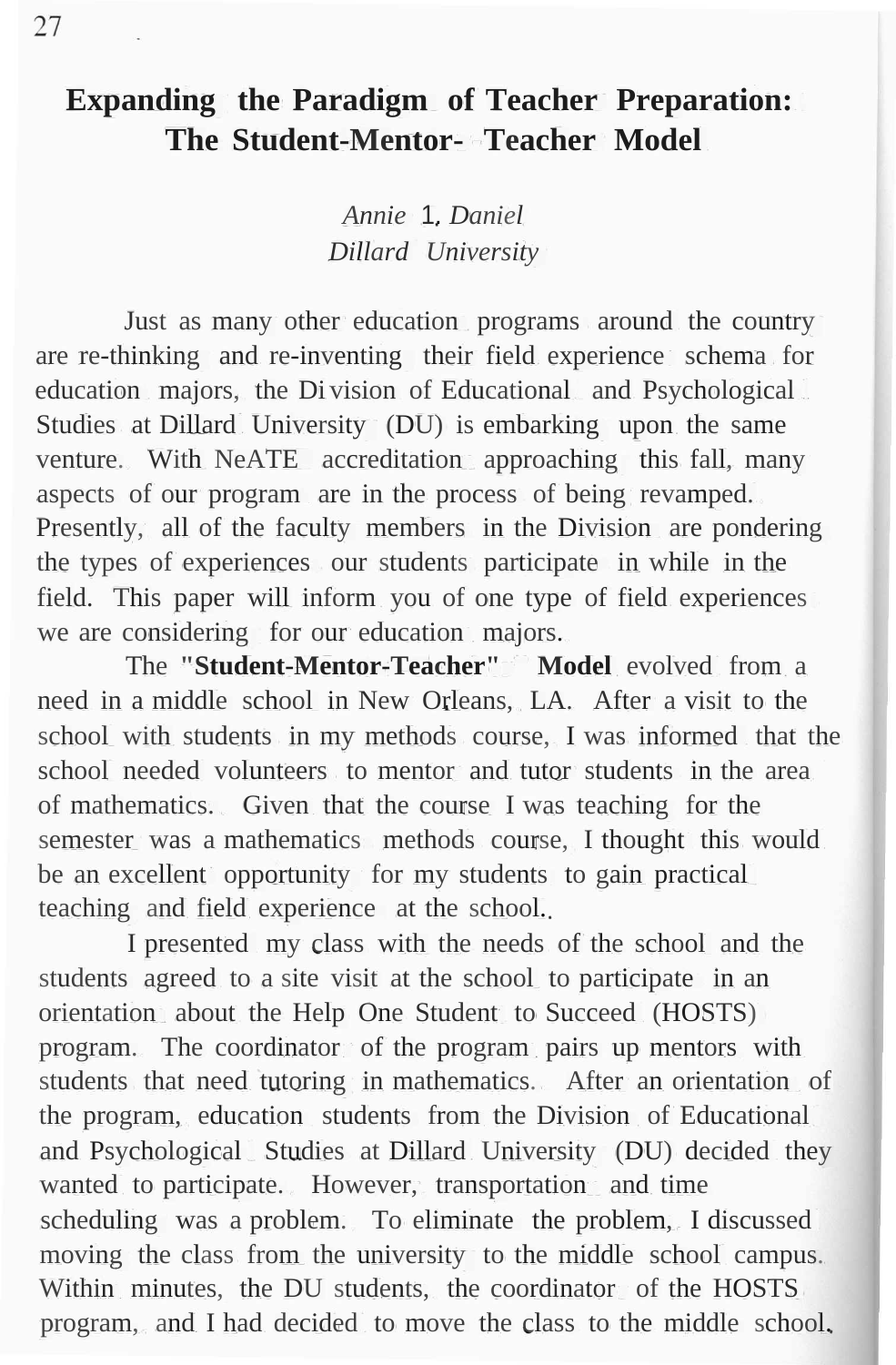This decision allowed the university professor to teach for one hour before the DU students began their tutoring session. The professor then asked the coordinator of HOSTS to arrange for the DU students to be paired in teams with a mentor teacher at the school to allow the students to gain field and teaching experiences after the tutoring session, thus the "Student-Men tor-Teacher" **Model** was created. This partnership with the middle school and this model of teacher preparation will enable DU middle level education students to become effective classroom teacher, by experiencing the three roles in the program. The three roles are: being a **student** in class, being a **mentor** to a middle level student, and taking on the role as a **teacher** in the classroom with a mentor teacher at the site.

According to the Louisiana State Department of Education, the National Council for the Accreditation of Teacher Education (NeATE) and the National Middle School Association (NMSA), there needs to be a collaborative partnership established between middle school sites and university teacher preparation programs. Within the *NMSA* 's *Position Statement on Professional Preparation of Middle Level Teachers* (2001) the following is stated:

> The movement toward collaboration in teacher preparation with school-based faculty is a relatively new phenomenon and is a movement against the historical tide of separation of teacher preparation program from school sites ... often when middle school teacher education programs have developed; they have often done so without developmentally responsive middle school sites to use as clinical settings. For these and related reasons, to a large extent, middle schools and middle school teacher preparation have developed on similar parallel tracks, each fighting for recognition and legitimacy, but relatively uninvolved with each other.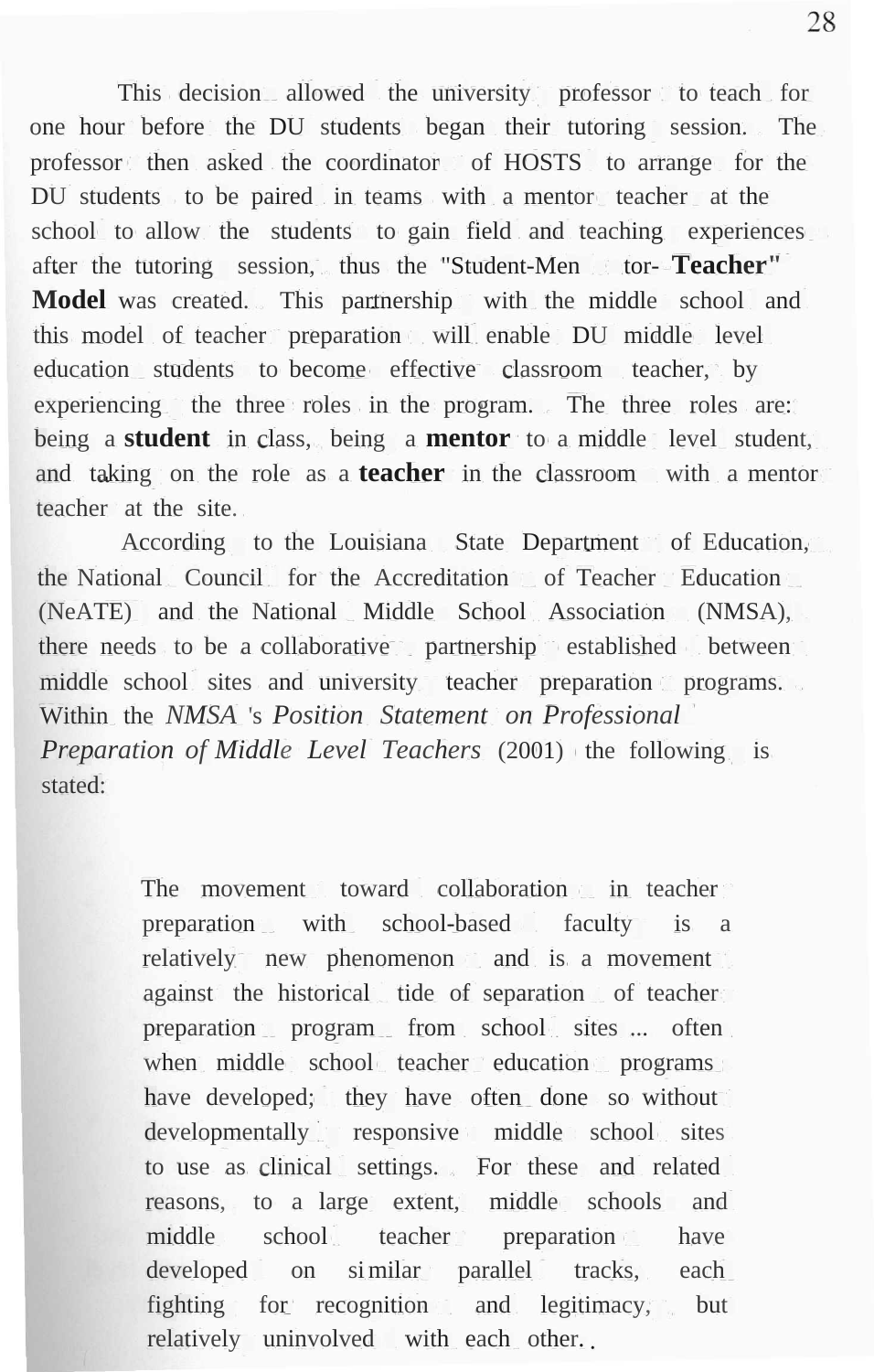To reverse this pattern, collaborative partnerships, which move in two simultaneous directions, are essential. First, the collaboration with middle school faculty (school site based teacher educators) and university-based middle school teacher educators should integrate both faculties in planning, implementation, direct teaching, assessment, and continuing oversight of the program.

A second direction that partnerships should move in is the creation of site-based deli very of middle level teacher preparation programs. To achieve high levels of success, delivery of the program should move out of the university setting to the school where the work of real middle level teachers and young adolescents is an ongoing, daily event and where middle school interns have numerous opportunities for authentic teaching performances with appropriate audiences (NMSA (2001) and McEwin & Dickinson (1995, 1996).

### **Collaborative Partnership**

This statement confirmed my decision to form a collaborative relationship with the middle school that resulted in site-based deli very of the course. The "Student-Mento 1'-**Teacher" Model** of collaborative teacher preparation will assure that DU education students are being prepared to teach in the most effective method suggested by education organizations, agencies, and researchers (NCATE, 200 I; NMSA, 2001; McEwin & Dickinson, 1995, 1996).

After much reflection upon the design of the model and programmatic standards for teacher preparation for middle level education, the following four distinct purposes suggested by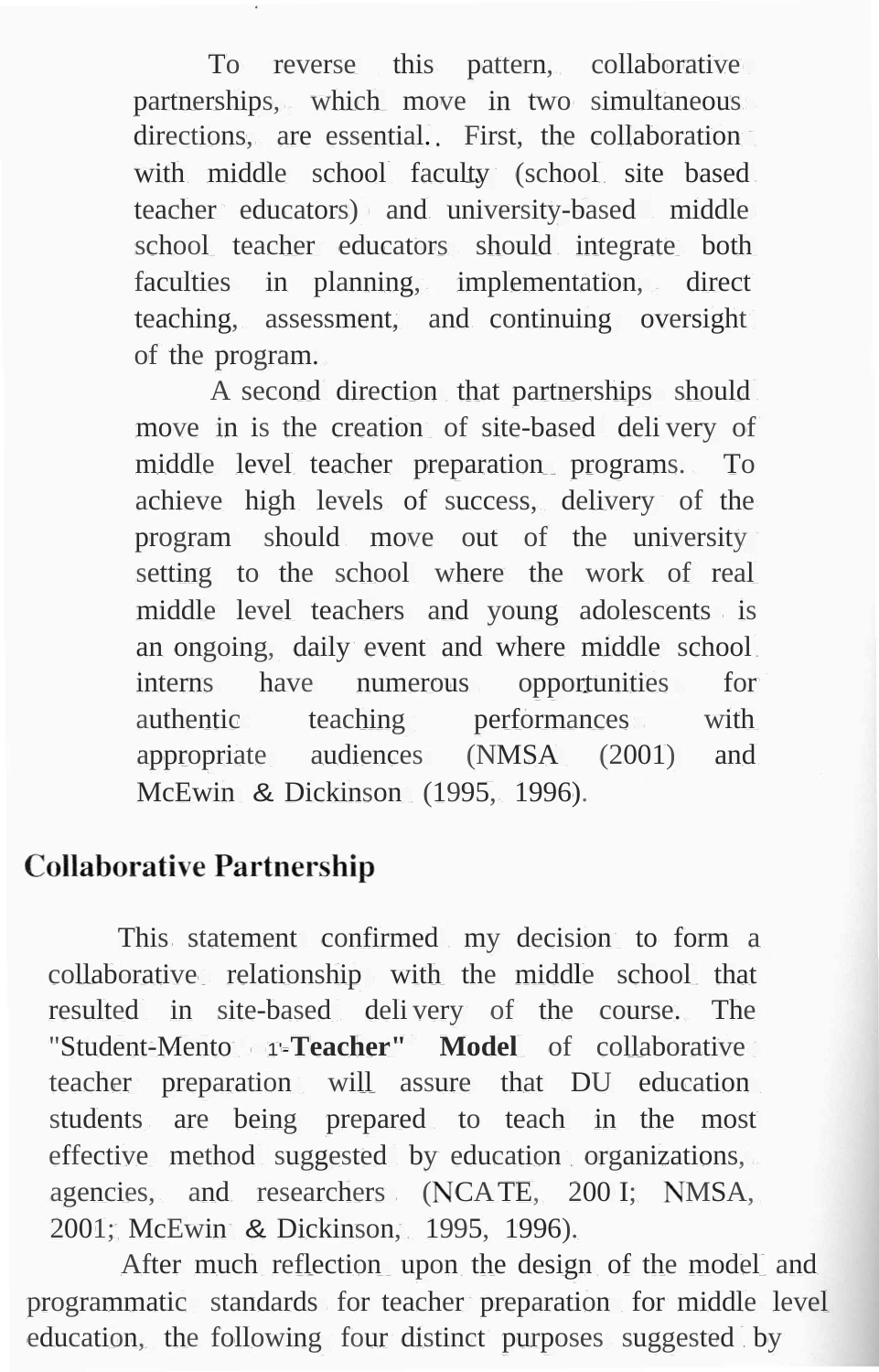McEwin, Dickinson, Erb, and Scales (1995) were aligned to this model/program of middle level teacher preparation:

- (a) expanding and enriching developmental knowledge;
- (b) contact with diverse learners;
- (c) practice in finding one's teaching self; and,
- (d) practice in operating in a middle level organization (p. 34).

The **"Student- Mentor- Teacher" Model** has been designed to allow students participating in this pilot program to experience the following components of an effective middle level education teacher candidate, as listed by NMSA (2001):

- Student volunteers in a middle school to observe the program
- Model integrated curriculums in the college course work
- Pre-service teachers participate in scheduling, integration, and teaming work with schools
- Use of long-term case studies to help middle level teacher education students recognize the multiple problems young adolescent students experience
- Teach team building
- Use an inquiry approach to learning and teaching
- Service learning community-based learning
- Professors model good middle grade practices simulations at the site
- Provide students opportunities to talk with practitioners principals, teachers, middle grade students, parents, etc.
- **• In** observations/field experiences write up positives and negatives
- Grow your own schools educate the teachers, show them good examples
- Use technology virtual visits, being part of school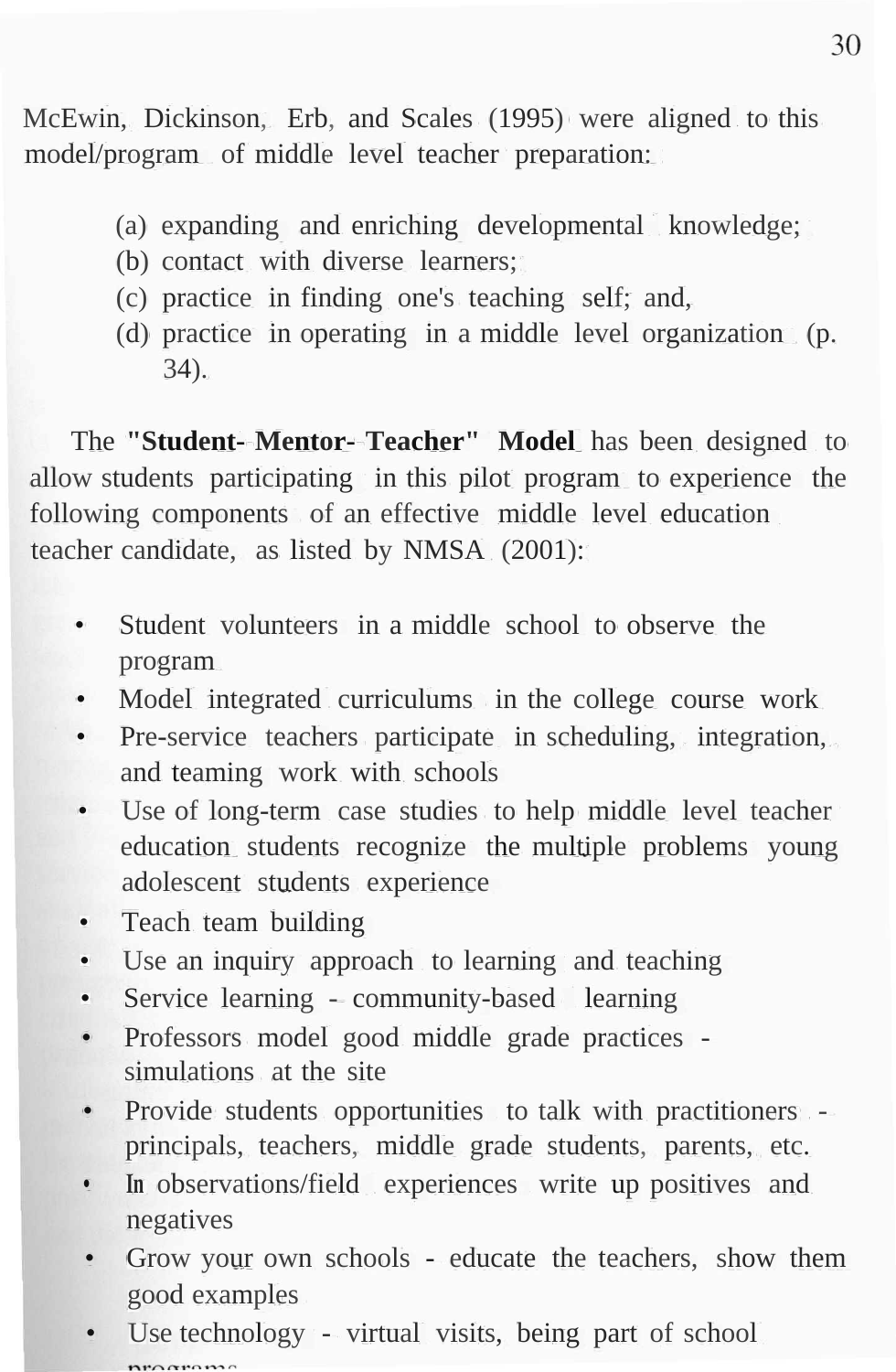- Establish a shared vision between school and higher education institution
- Supervision liaison from school

Additionally, the collaboration between the middle school faculty (school site based teacher educators) and university-based middle school teacher educators will allow both faculties to integrate in planning, implementation, direct teaching, assessment, and continuing oversight of the program. According to the NMSA (2001) and McEwin & Dickinson (1995, 1996), collaboration should include:

- (a) Establish a dialogue and mutual trust between two important elements of the profession (middle level) schools and teacher preparation programs);
- (b) Initiate positive change that will influence all participants;
- (c) Improve the professional knowledge and skills of teachers resulting in increased student reaming;
- (d) Provide opportunities for conducting joint research projects;
- (e) Offer leadership opportunities for teachers, professors, and administrators, and other stakeholders; and,
- (f) Attract resources to the school site. The movement toward professional development school initiatives and school-university partnership programs which emphasize the performance of critical teaching aspects with authentic audiences and settings is already underway in some middle school teacher preparation programs

#### **Outcomes of the Pilot Model**

The pilot model was very successful in the first two semesters of its implementation. Pre-service teachers were able to integrate themsel ves in planning, implementation, direct teaching,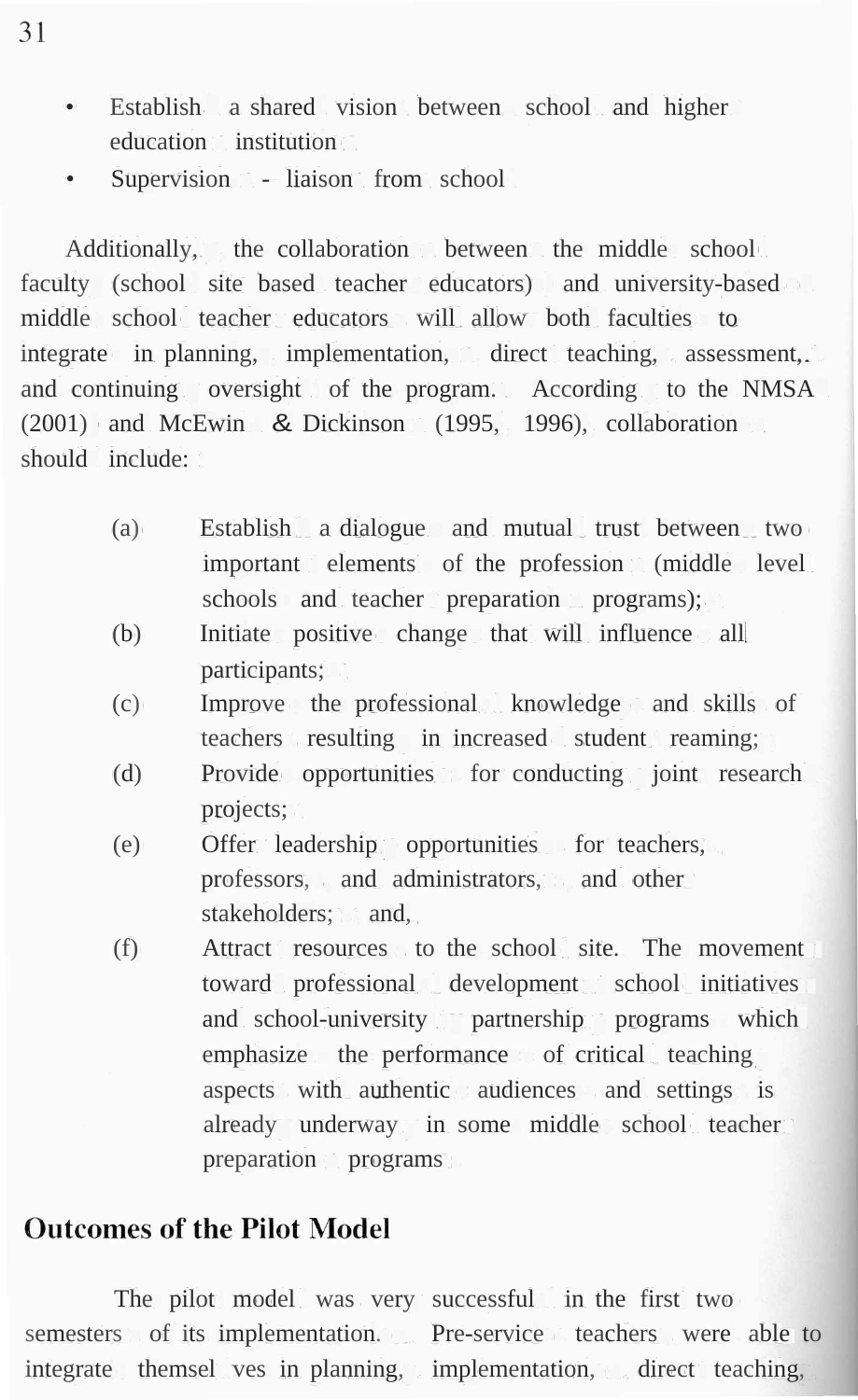assessment, and critically reflect upon teaching and learning at the middle level. As a result, this pilot project evolved into a multilevel mentoring model. This model has four levels of mentorship. The first level is a mentoring relationship between the university content area faculty and the in-service teacher. Level two mentoring is between the in-service teacher and pre-service teacher and the third level is between the pre-service teacher and the P-12 student. The final level of the model is the content teaching methods faculty that mentors and guides the participants in the other three levels (see figure below).

This mentor model will allow teachers in the field to benefit from the expertise of content area university faculty while providing university faculty with hands-on knowledge about the teaching profession. Additionally, the university faculty will gain a greater understanding of the content knowledge that pre-service teachers are required to have to be effective classroom teachers. Secondly, classroom teachers are a valuable asset to the pre-service teacher's development in professionalism, pedagogy, and management. The third level of the mentorship is the pre-service teachers mentor/tutoring the P-12 students. Pre-service teachers . and P-12 students benefit from this relationship because the preservice teachers grow and develop as teachers while the P-12 students' levels of achievement increase from the additional oneon-one instruction. Finally, all three levels benefit from the pedagogical expertise of the teaching methods faculty. This is the crucial component of the model because the teaching methods professor imparts critical skills of teaching and learning at all three levels. Furthermore, the P-12 student achievement level is both indirectly and directly affected by the success of all participants in the mentoring program. Success at all levels will result in and positive effect on student achievement for both the college student and the P-12 student.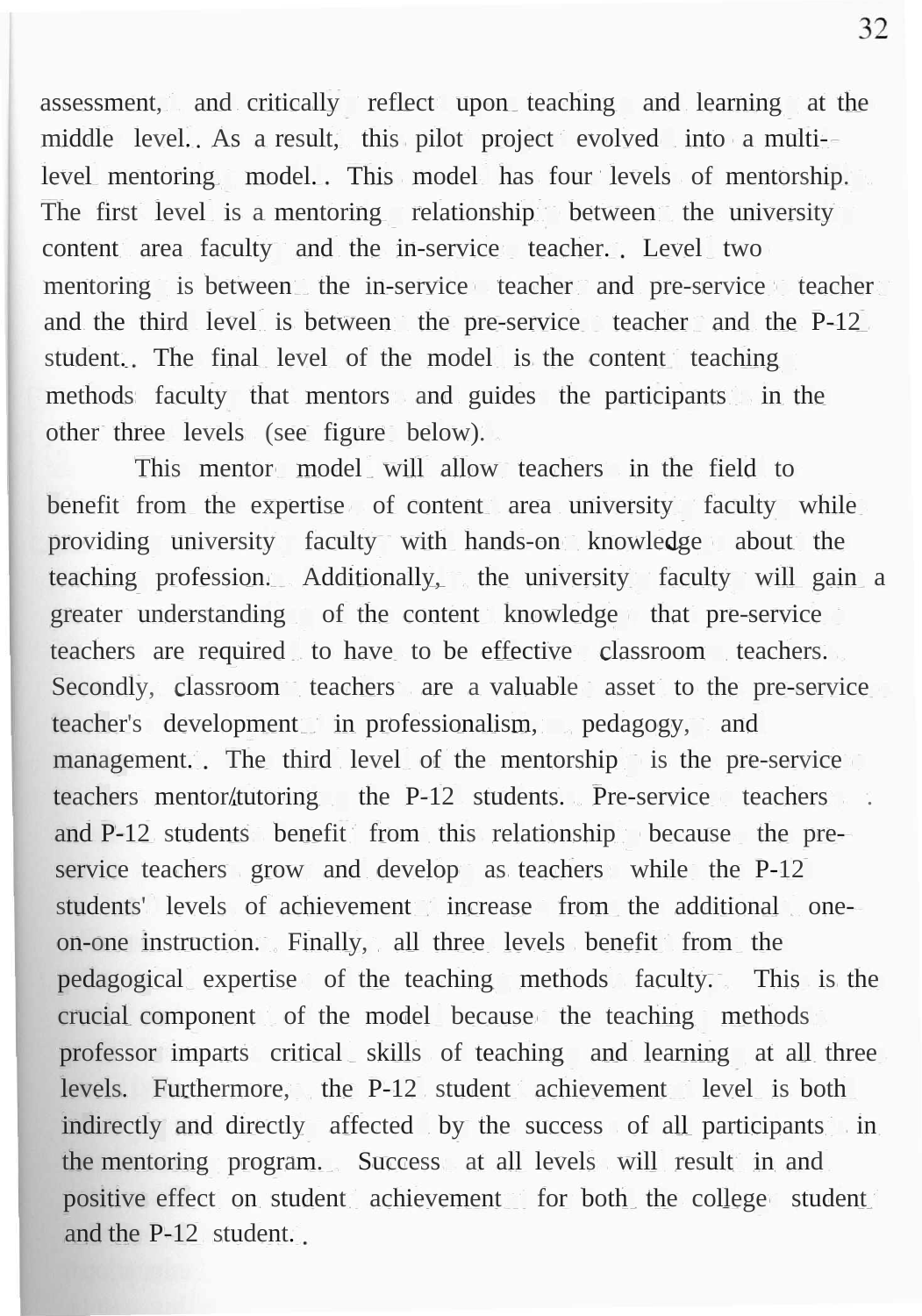### **Multi-Level Mentor Model**



For the past two semesters, the model has only been partially implemented using levels two, three, and four of the mentoring model. During fall 2003, a content area professor will be included in the pilot the model. The results from implementing the first three levels of the model were very successful. We were able to develop a collaborative partnership with a nearby middle school that had a need for tutors to create a school site-based teaching methods course.

This site-based course allowed pre-service and in-service teachers to work collaboratively together. Based at the site, students were able to observe teaching and learning, participate in one-on-one tutoring, micro-teach, and reflect upon the middle level education concept. One pre-service teacher said, "I must say that this program was excellent and contributed to my growth as an aspiring educator.". This student further stated that she received an "overview and well prepared induction to the teaching profession."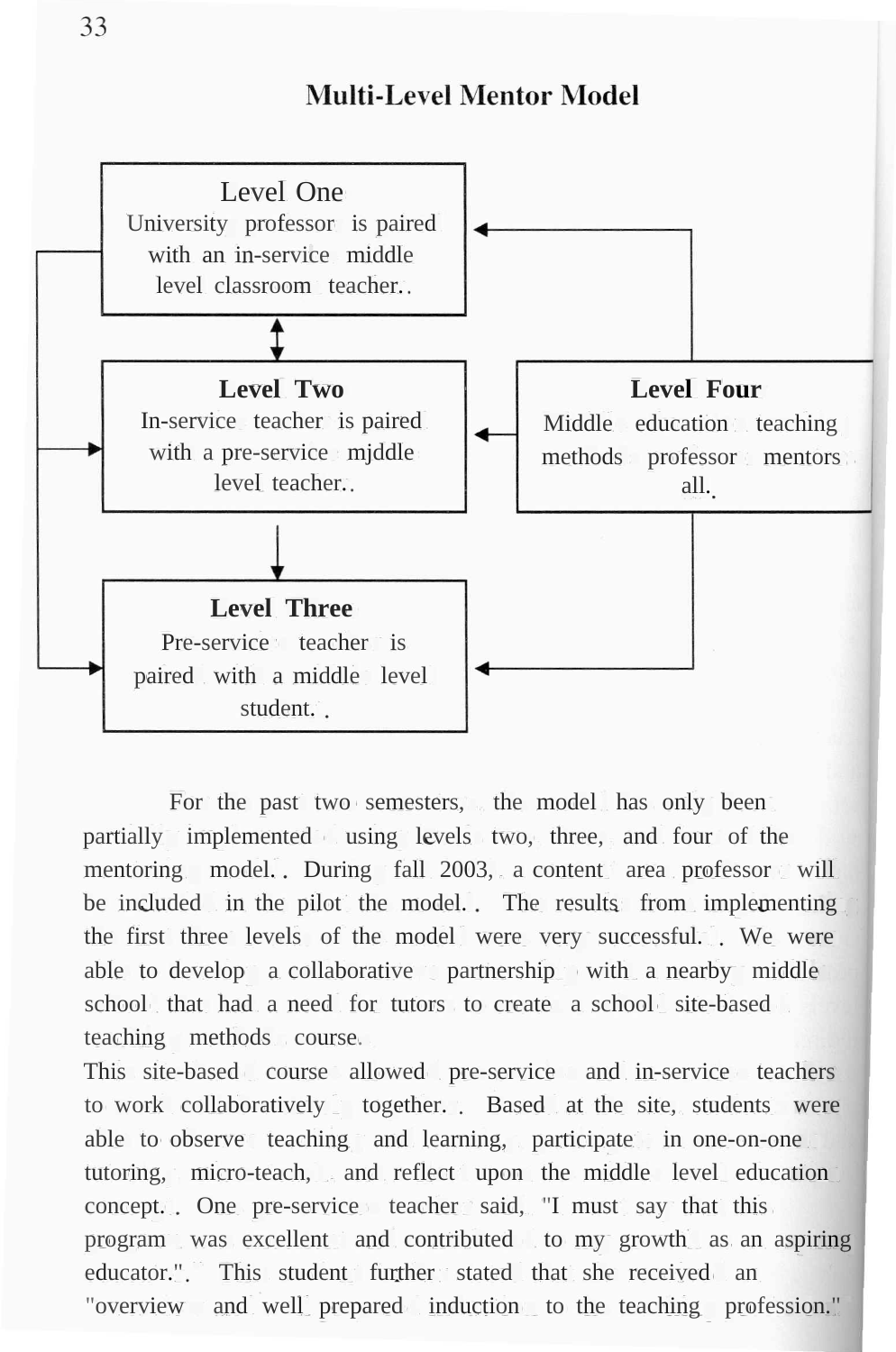One of the most rewarding reflective comments by a pre-service teacher was that she learned the importance of program design to meet the individual needs of each student and considered the program to be the most essential part of the teaching methods course.

#### **Implementing the Final Level**

In order to create an environment to nurture the mentoring process for university faculty, in-service teachers, and pre-service teachers, a proposal was written to fund professional development for all participants, including the content area professors. This project was funded through a grant by the state to allow the primary investigator to further research this model. Several activities have happened due to the funding received from the state for collaborative professional development activities. Participants will attend the National Middle School Conference and several Saturday Academies have been planned for professional development activities of the university content professors, inservice teachers, and pre-service teachers. The Saturday Academies will focus on methodology and pedagogy in the content areas.

## Conclusion

In summary, the **"Student-Mentor-Teacher" Model** (which has evolved into the model within the multilevel mentoring model) of teacher preparation is designed to address the new paradigm in teacher education. This paradigm focuses on the development of partnerships between the schools and the universities, in which they work together to prepare teacher candidates to be teachers. DU teacher candidates will benefit from the experience of bringing together their studies in subject matter, adolescent development, pedagogy, and curriculum. Additionally, DU teacher candidates will have an opportunity to develop effective interpersonal relationships with cooperating teachers, interact with cooperating teachers in interdisciplinary teaming, and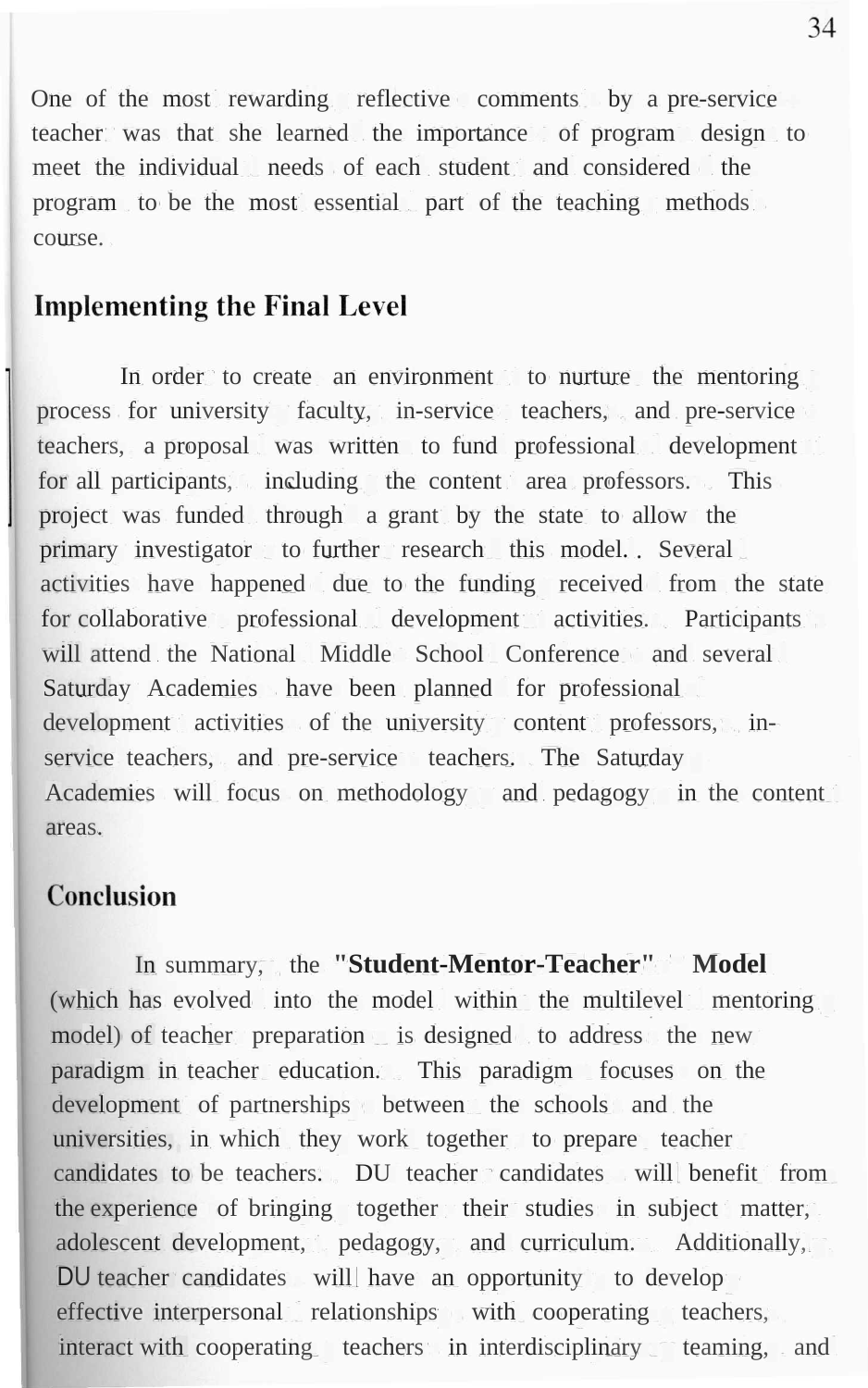experience first hand scheduling, advisory programs, and integrated curricula. All of these experiences will culminate in DU teacher candidates becoming effective middle school teachers.

Finally, the program is housed an urban middle school with less than 400 students. The design of the school is a learning academy that was established because of low student achievement. The school system established these academies as an effort to address the many academic problems in the city of New Orleans. This project will assist the school system in the areas of professional development of faculty and increased student achievement resulting from tutoring.

Although the middle school where the pilot program was conducted is not one of the top performing schools in the city, it provides our teacher candidates with an opportunity to experience both sides of teaching. As a teacher, one does not always e>;perience the ideal school with the ideal pupils. If we face the reality of teaching, exposing teacher candidates to both worlds (ideal settings and settings where there are major needs) will only better prepare them to become effective teachers in any school setting with all students.

## **References**

McEwin, C. K., & Dickinson, T. S. (1996). *Turning points 2000: Educating ddolescents in the* 21*st Century: A report of the Carnegie Corporation of New York.* NY: Teachers College Press.

McEwin, C. K., & Dickinson, T. S. (1995). *The professional preparation of ,niddle level*